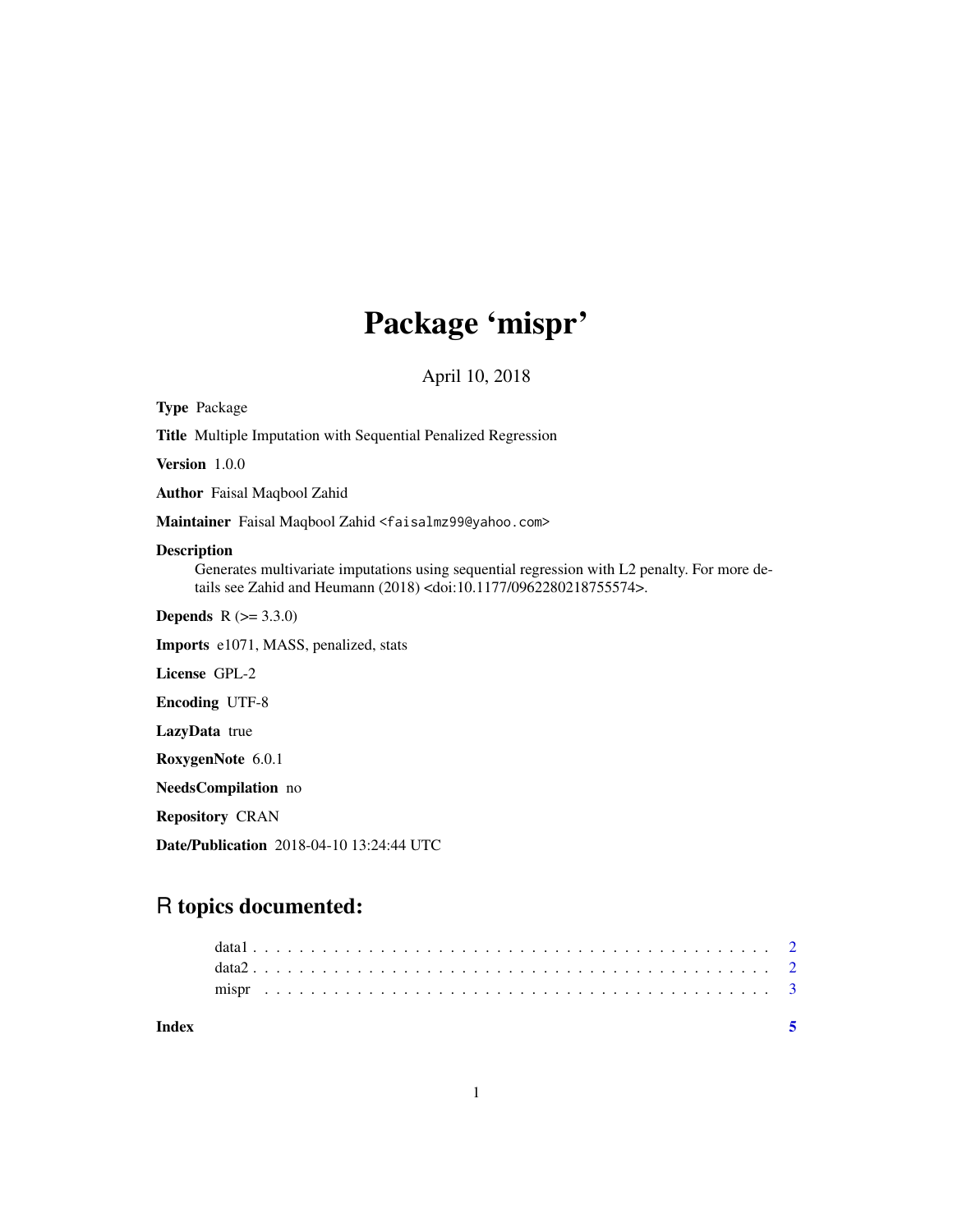<span id="page-1-0"></span>

#### Description

data1 artificially generated dataframe with  $n=100$  and  $p=50$ . Missing values using MAR (missing at random) mechanism are artificially generated in 10 covariates.

#### Usage

data(data1)

#### Format

An object of class data. frame with 100 rows and 51 columns.

#### Examples

data(data1)

data2 *Simulated data with 200 covariates*

#### Description

data2 artificially generated dataframe with n=100 and p=200. Missing values using MAR (missing at random) mechanism are artificially generated in 10 covariates.

#### Usage

data(data2)

#### Format

An object of class data. frame with 100 rows and 201 columns.

#### Examples

data(data2)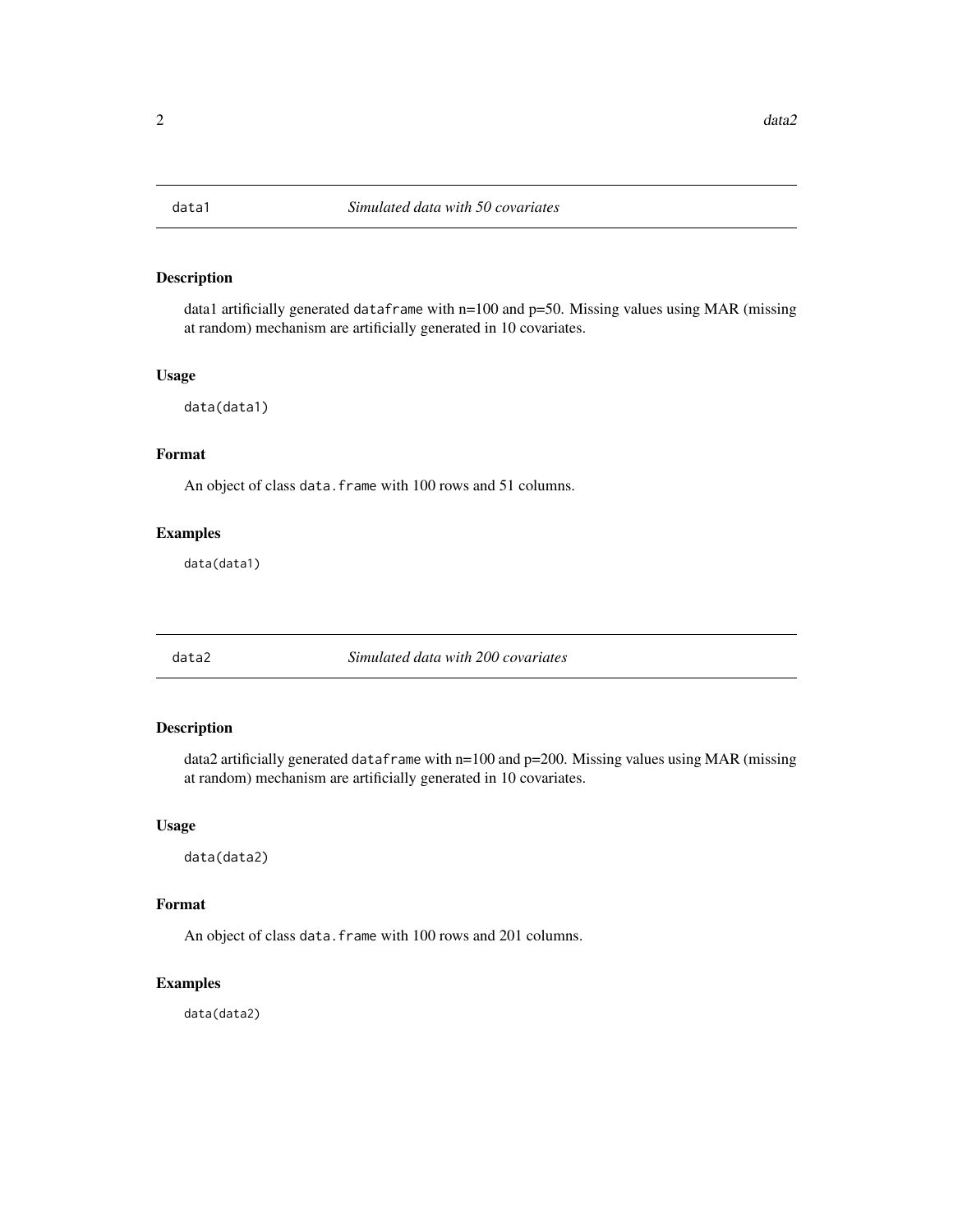<span id="page-2-0"></span>

#### Description

Generates Multivariate Imputations using sequential regression with L2 penalization.

#### Usage

```
mispr(x, x.select = FALSE, pen = FALSE, maxit = 5, m = 5,
  track = FALSE, init method = "random", L2.fix = NULL, cv = TRUE,maxL2 = 2^10
```
#### Arguments

| $\times$    | A data frame or a matrix containing the incomplete data. Missing values are<br>coded as NA.                                                                                                                                                                                                          |
|-------------|------------------------------------------------------------------------------------------------------------------------------------------------------------------------------------------------------------------------------------------------------------------------------------------------------|
| x.select    | A Boolean flag. If TRUE, linearly dependent columns will be removed before<br>fitting of each imputation model. If FALSE, the linearly dependent columns will<br>be removed only when number of predictors is greater than the sample size for<br>fitting an imputation model. The default is FALSE. |
| pen         | A Boolean flag. If TRUE, each imputation model will be fitted with L2 penalty. If<br>FALSE, maximum likelihood estimation (MLE) will be used. However, if MLE<br>fails, L2 penalty is used for fitting the imputation model. The default is FALSE.                                                   |
| maxit       | A scalar giving the number of iterations. The default is 5.                                                                                                                                                                                                                                          |
| m           | Number of multiple imputations. The default is m=5.                                                                                                                                                                                                                                                  |
| track       | A Boolean flag. If TRUE, mispr will print additional information about iterations<br>on console. The default is FALSE for silent computation.                                                                                                                                                        |
| init.method | Method for initialization of missing values. random for filling NA in each column<br>with a random sample from the observed values of that column. median for<br>mean imputation.                                                                                                                    |
| L2.fix      | Fixed value of ridge penalty (optional) to use for each imputation model. For<br>default i.e., NULL, L2 penalty will be decided with k-fold cross-validation.                                                                                                                                        |
| <b>CV</b>   | A Boolean flag. If TRUE that is default, optimal value of L2 penalty will be<br>decided indepndently for each imputation model using 5-fold cross-validation.                                                                                                                                        |
| maxL2       | The maximum value of the tuning parameter for L2 penalization to be used for<br>optimizing the cross-validated likelihood. Default value is \$2^10\$.                                                                                                                                                |

#### Details

Generates multiple imputations for incomplete multivariate data by fitting a sequence of regression models using L2 penalty iteratively. Missing data can occur in one or more variables of the data. In each step of the iteration, ridge regression is fitted according to the distributional form of the missing variable taken as a response. All other variables are taken as predictors. If some predictors are incomplete, the most #'recently generated imputations are used to complete the predictors before using them as a predictor.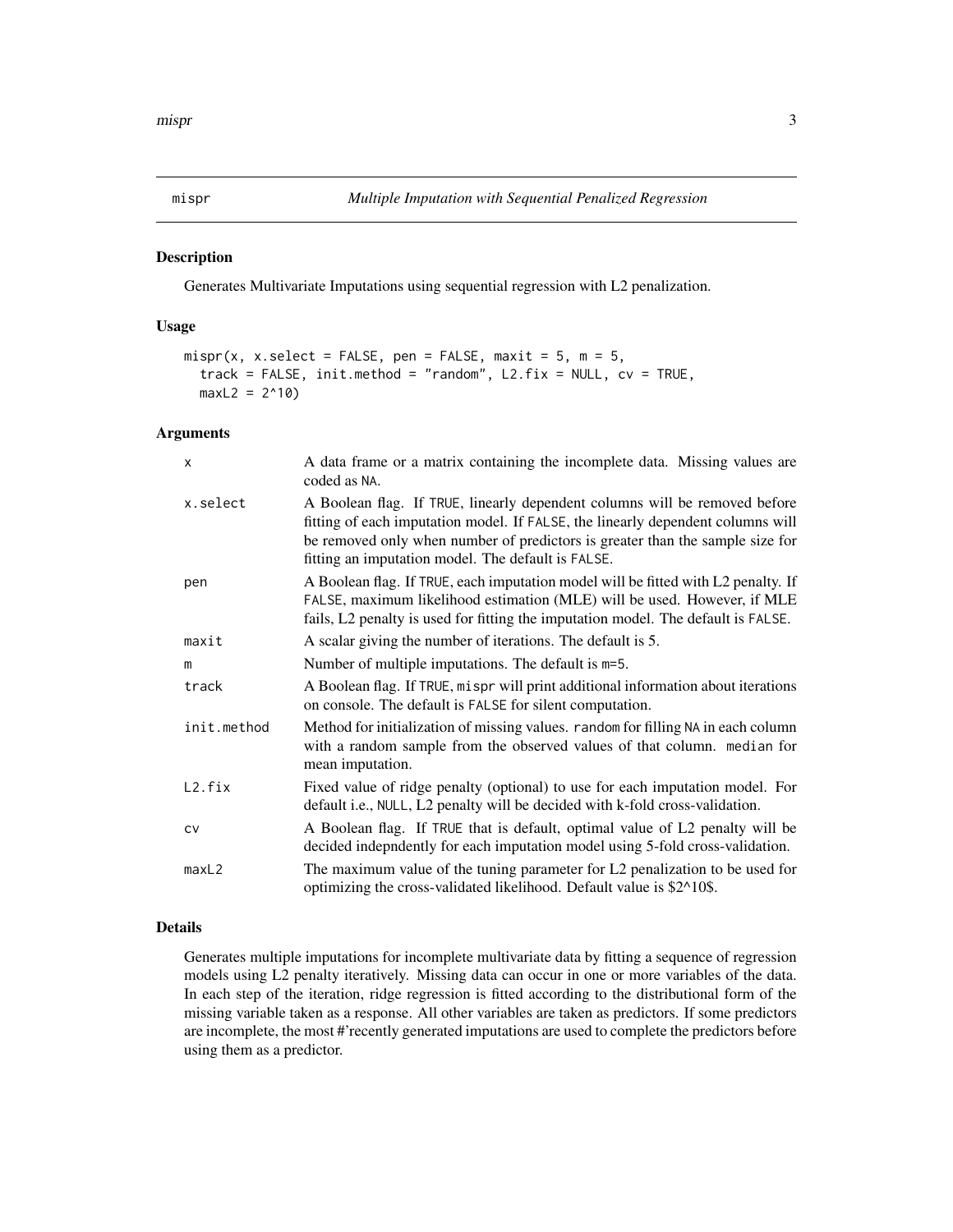a list containing the number of imputed datasets, number of iterations used to obtain imputed data, list of multiply imputed datasets, and summary of missing values.

#### Author(s)

Faisal Maqbool Zahid <faisalmz99@yahoo.com>.

#### References

Zahid, F. M., and Heumann, C. (2018). Multiple imputation with sequential penalized regression. *Statistical Methods in Medical Research*, 0962280218755574.

#### Examples

```
data(data1)
# Select a subset of data1
x=data1[ , 1:10]
res1 = mispr(x)# to get 3 multiply imputed datasets
res2 = mispr(x, m=3)
```